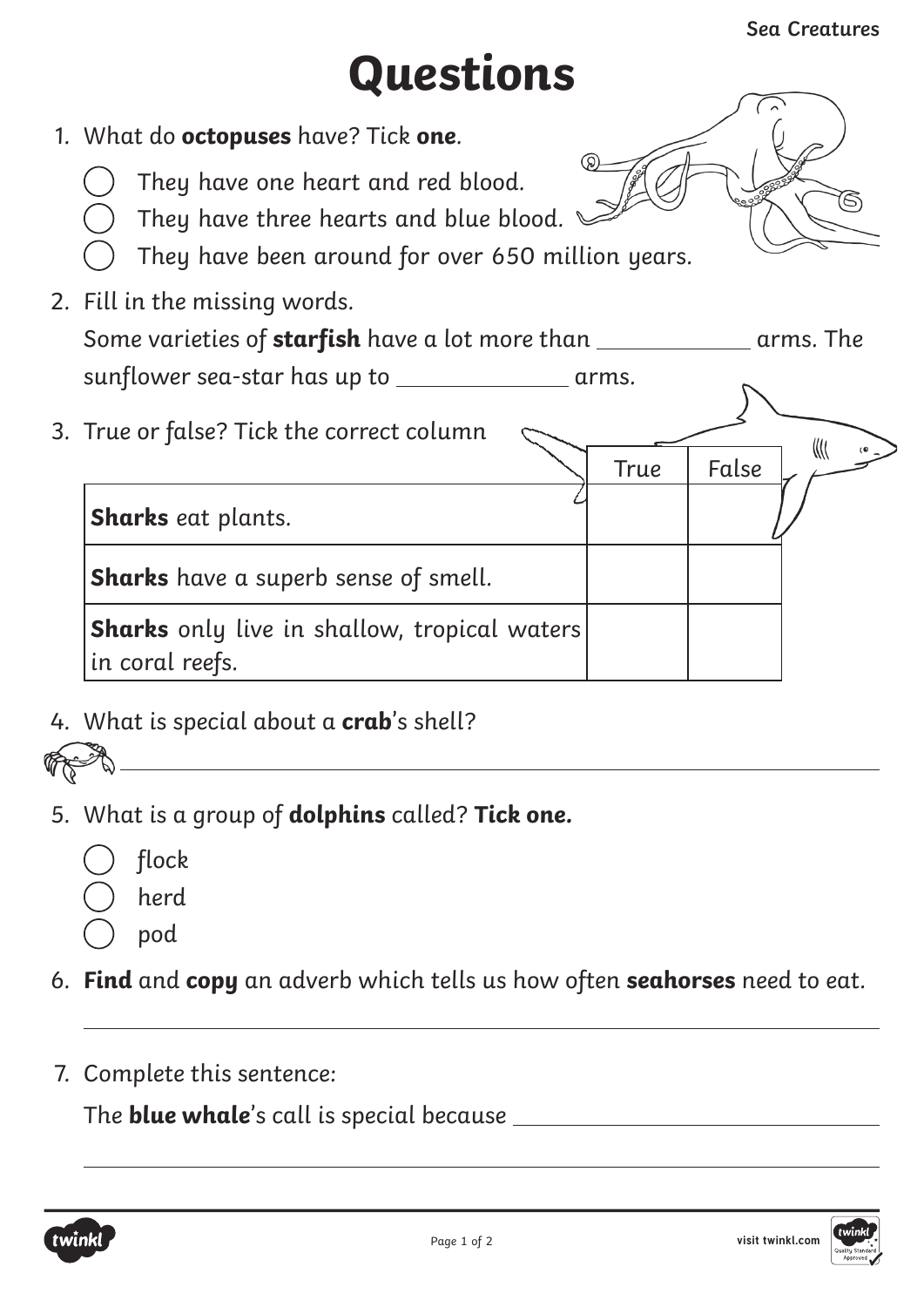8. Match the sentences to make them correct.



This sea creature lives in caves, s sea creature tives in eaves,  $\begin{matrix} 1 \\ 2 \end{matrix}$  erab crab

This sea creature is unusual  $\begin{array}{ccc}\n\bullet & \bullet & \bullet \\
\bullet & \bullet & \bullet\n\end{array}$  dolphin

10. Omnivore or carnivore? Write the sea creatures into the correct circle.



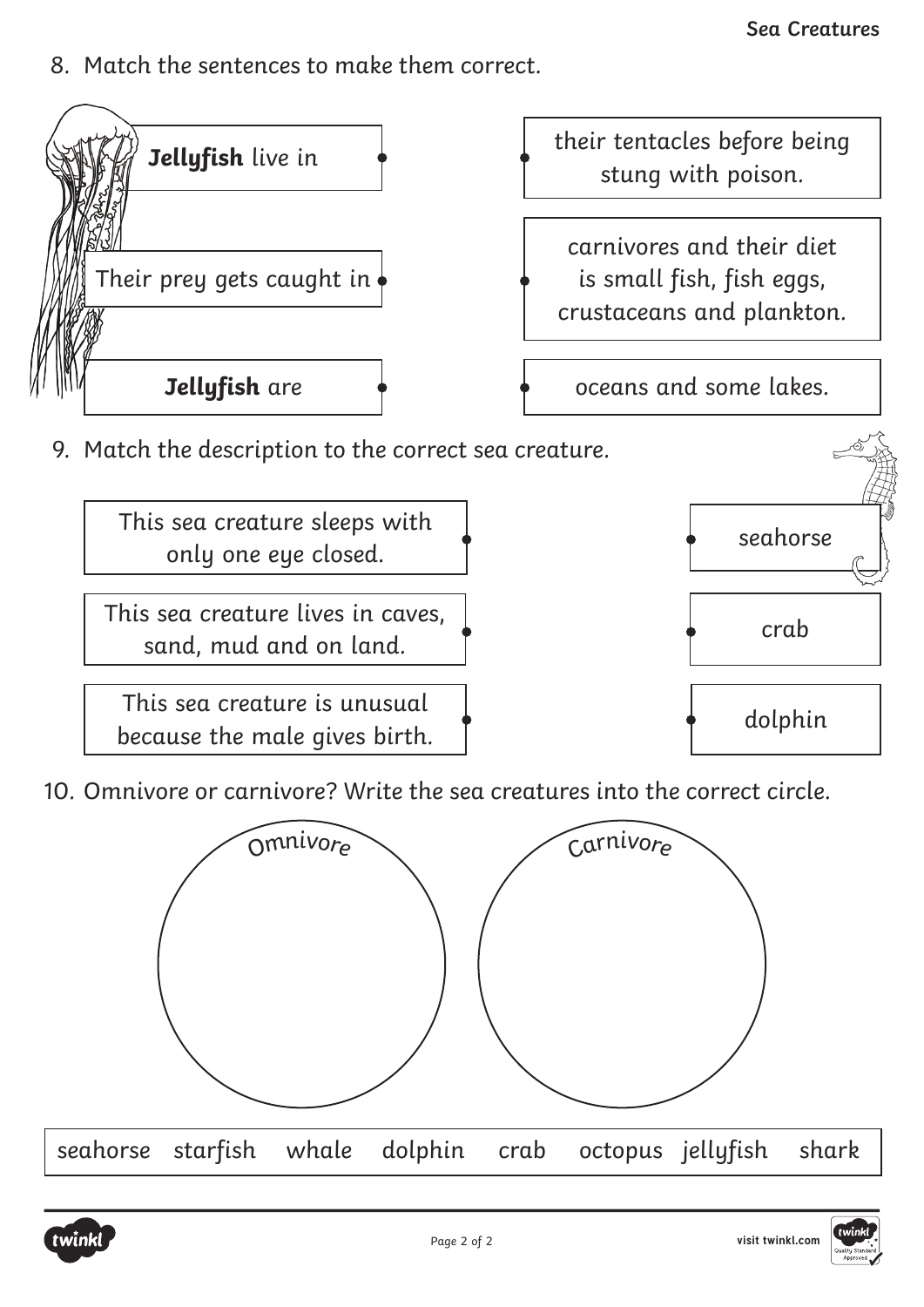## **Answers**

1. What do **octopuses** have? Tick **one**.



## $\mathcal Y$  They have three hearts and blue blood.

- They have been around for over 650 million years.
- 2. Fill in the missing words.

Some varieties of **starfish** have a lot more than **5** arms. The sunflower sea-star has up to **40** arms.

3. True or false? Tick the correct column

|                                                                          | <b>True</b> | False |
|--------------------------------------------------------------------------|-------------|-------|
| <b>Sharks</b> eat plants.                                                |             |       |
| <b>Sharks</b> have a superb sense of smell.                              |             |       |
| <b> Sharks</b> only live in shallow, tropical waters <br>in coral reefs. |             |       |

- 4. What is special about a **crab**'s shell? **A crab's shell is actually its skeleton.**
- 5. What is a group of **dolphins** called? **Tick one.**



- **pod**
- 6. **Find** and **copy** an adverb which tells us how often **seahorses** need to eat. **constantly**
- 7. Complete this sentence:

The **blue whale**'s call is special because **it is the loudest sound made by any animal on earth.**